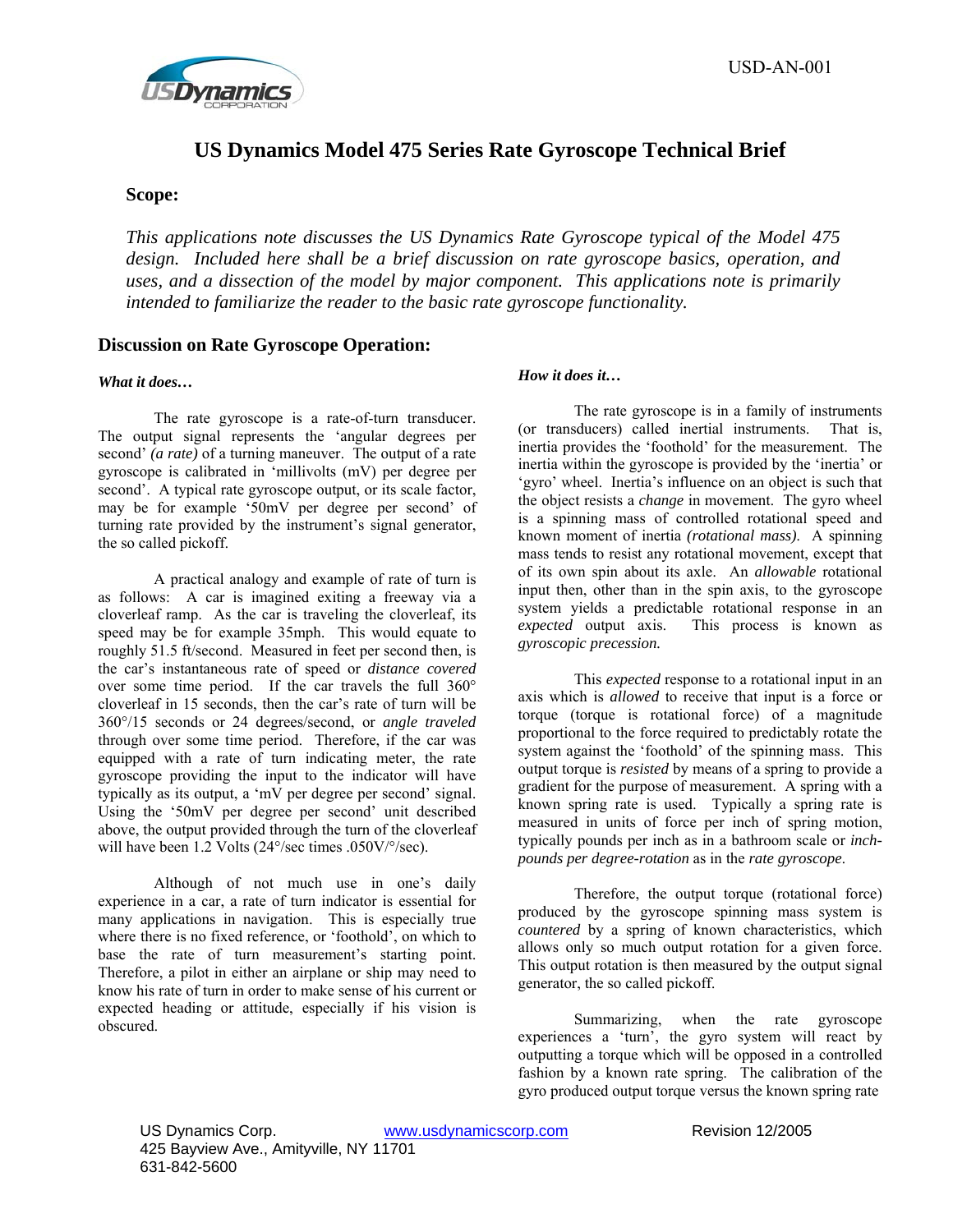

USD-AN-001

*scales* the measurement taken by the gyro pickoff. When the turning rate reduces to zero, the output torque of the gyro reduces to zero. The spring opposition force also reduces to zero and the system is said to be at null. At such time there is no rate of turn sensed, and the output from the gyro's pickoff is zero volts.

#### *Where it is used…*

The rate gyroscope is used to measure rotation rates when no 'foothold' reference is available. This is common in the air, at sea, and in space. Navigation is the art of knowing how to get where one must go when there are no 'landmarks or signposts' available as guides. Furthermore the absence of a 'foothold' upon which to place a reference for the measurements of distance or rotation *requires* some other method.

Inertial devices such as rate gyroscopes, rate integrating gyroscopes, and accelerometers are common in modern navigation systems. Other uses include active stabilization of cameras, platforms, and other motion sensitive applications. Inertial devices therefore internally contain the required resistance to movement either in the form a spinning mass (a source of *inertia*) such as in gyroscopes, or a suspended mass such as in accelerometers.

In addition to measuring the instantaneous rate of turn, a rate gyroscope may be used to determine the *amount* of change in direction as follows. The output of the gyro is calibrated in 'millivolts per degree per second'. Therefore, if for 12 seconds, the earlier described 50 'millivolt per degree per second' *scale factor* gyroscope measured an output of 25 millivolts, the device would have 'experienced' a rotation of 6 degrees total. That is, the heading of the vehicle using device to measure its rate of turn will have experienced a turn change of 6 degrees. Obviously, precise timing would be an important part of the measurement equation, and this math process is called *integration*. Knowing how much time an object experiences a rate, gives insight into the total change experienced.

 Rate of turn (rate of rotation) information is needed in such applications as;

- Submarine and Shipboard Navigation
- Radar Systems
- Platform and Camera Stabilization
- Satellite and Spacecraft Navigation

## **Dissection of Rate Gyroscope Components:**

The US Dynamics Rate Gyroscope is an inertial grade instrument capable of the precise measurement of rates of turn, or rotation rates, of a device or vehicle. Therefore, the individual components used to assemble a rate gyroscope must be of great precision. Following are the basic components which comprise an inertial grade rate gyroscope.

#### *Spin Motor and Inertial Wheel:*

The spin motor and inertial wheel of the rate gyro are considered a single component. Typically, a motor is described as a device which converts electrical energy into rotating mechanical energy. This device usually rotates a shaft onto which pulleys or gears are attached to make useful work of the rotational energy. The gyro motor however, is only required to rotate an inertial wheel (the spinning mass) at a constant speed.

In the US Dynamics Rate Gyroscope design the motor's shaft and windings (the stator) is fixed, and the inertia wheel (rotor) rotates around the fixed structure. A class of synchronous motors called 'polyphase hysteresis' is used. Polyphase means that there is more than one alternating electrical current supplies fed to the motor. In this case there are two currents or phases. The alternating electrical currents are usually sinewave shaped. One supply is 90° out of phase with the other (*is said to lead [or lag] in time by 90° out of the 360° cycle*) , which causes the magnetic field in the magnetizable parts of the motor produced by the currents to *rotate*.

The rotor, which is comprised of the inertial wheel and *hysteresis stack*, is pulled along with the rotating magnetic field produced by the two out of phase electrical currents. The hysteresis stack is a thin layered structure of special electrical grade steel that is attracted by the rotating magnetic field. When the alternating currents are supplied to the motor, after a short time the rotor attains the same rotational speed as the rotating magnetic field, thus becoming synchronous with the frequency of the alternating currents supplied to the motor.

Since the spin motor requires alternating current (AC), and further, *two phases* of AC which are related by a 90° phase difference, an appropriate motor power supply is required. The voltage magnitude is not as important however, as the frequency of the alternating current. The frequency determines the speed of the

<sup>○</sup> Aircraft Navigation

<sup>○</sup> Missile Navigation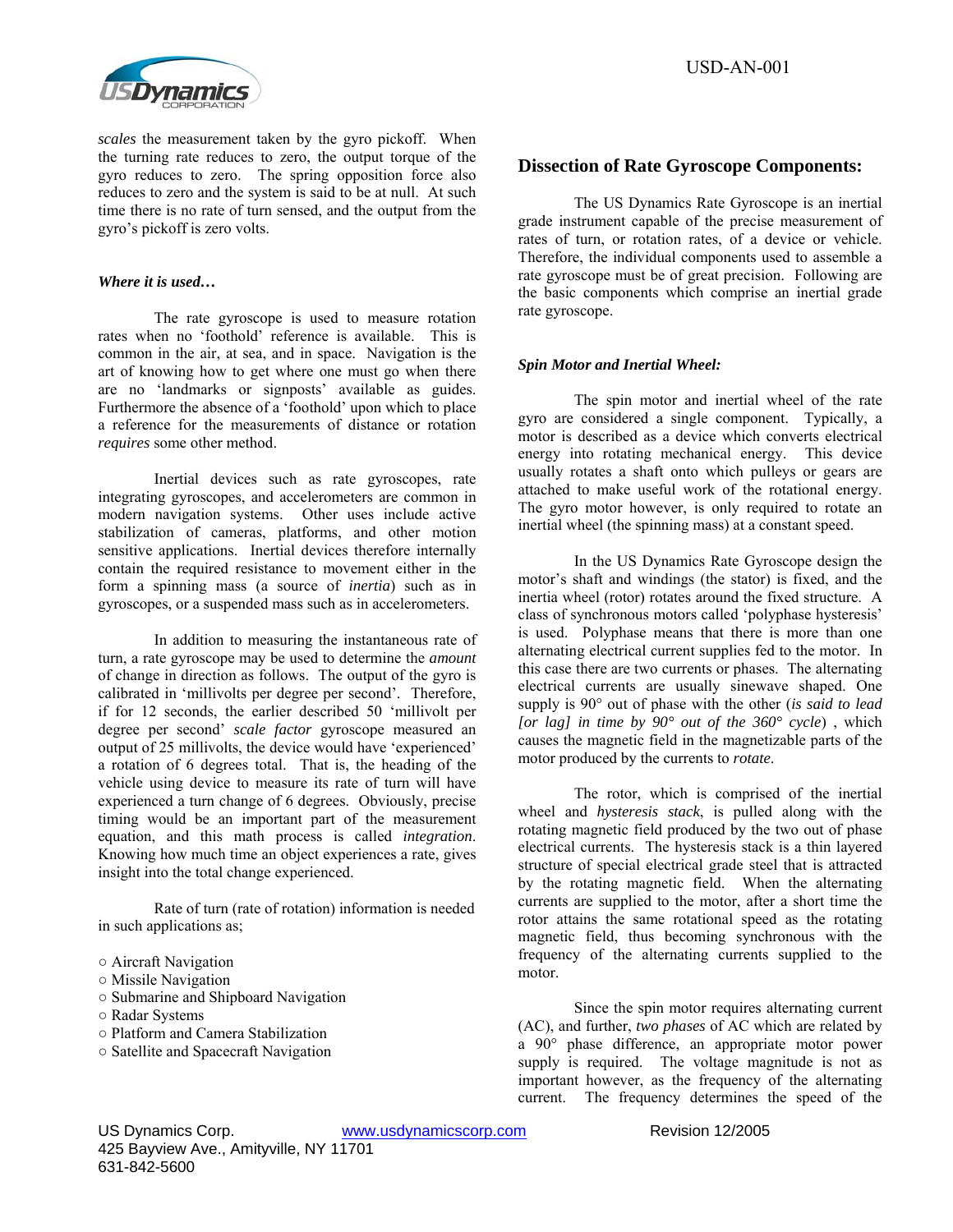

spinning mass. Any variation in the speed of the spinning mass, especially when the gyro is sensing a turn, will cause an error in the output torque response of the gyro system. Therefore, the spin motor power supply is an important consideration in a system using rate gyroscopes.

The spinning mass of the rate gyro inertia wheel, the hysteresis stack, bearings and the rotor end bells (any portion that actually rotates) are precisely designed and manufactured to have the proper rotational or angular momentum when at synchronous speed. The consistency of the speed and moment of inertia (*rotational mass*) of the rotating component is essential. Precision balancing of the rotating mass is performed to remove any rotational bias or excess vibration. It is the angular momentum of the spinning mass which provides the 'foothold' reference for the rate of turn measurement.

#### *The Gimbal:*

 The gimbal provides the structure in which the motor and inertial wheel is contained. After installation of the spin motor and inertial wheel, the gimbal is completely sealed. The atmosphere inside the gimbal is usually filled with a dry, inert gas such as helium. The helium filled vessel therefore protects the high speed inertial wheel and provides a minimum of *windage* loss ('air' friction).

The gimbal, as a unit, is then floated in a fluid to provide neutral buoyancy. Also known as a *float*, the gimbal is held on one end by a precision, low friction bearing and on the other a torsion spring. The gimbal is also precision- balanced such that (essentially) no rotation is evidenced when floated unrestrained in a fluid.

The gimbal is said to be *unrestrained* to gyro system output torques in response to rate of turn inputs. Therefore, the gimbal is free to rotate through a small angle of usually no more than  $\pm 3$  degrees of rotation.

The fill fluid is also considered fully, as it plays a key role in gimbal movement damping. Damping *kills* unwanted oscillations of the gimbal. Therefore, overdamping could affect the speed of response of the gyro, and under-damping could cause unwanted oscillations which would corrupt the output signal of the gyro.

### *The Torsion Spring:*

 The torsion spring provides the rotational resistance gradient against which the output torque produced by the gyroscope is balanced. This spring is a precision machined component of repeatable and predictable spring characteristics. In order to not introduce other force biases, the machining and subsequent handling of the torsion spring is tightly controlled.

 The material of the spring, the material temper, and the physical dimensions and contours determine the spring rate achieved. The spring characteristics, along with the gimbal support fluid and gyro system dynamics then determine the natural (resonant) frequency of the gyro system, and ultimately its speed of measurement response.

### *The Pickoff (Output Signal Generator):*

 The pickoff or output signal generator provides the user with an AC voltage proportional to the rate of turn resolved by the gyroscope. The pickoff is designed as a non-contact device which can measure the angle of the gyro's gimbal. The gimbal angle is directly proportional to the rate of turn input to the gyro system.

 The pickoff is a special variation of an electrical transformer. Electrical transformers work by changing the level of an input AC voltage to an output AC voltage level in some proportion determined by electromagnetic coupling. The proportion of electromagnetic coupling can be varied a number of ways. Most familiar is the ratio of input winding turns (transformer primary) to output turns (transformer secondary) wrapped around a common magnetizable core. Power transformers allow the transformation of AC voltages in this way.

The gyro pickoff however, uses a transformer which can vary the amount of voltage transformation which takes place. The variation is directly and linearly proportional to the gyro's rate of turn input. The ability to vary the voltage output is due to a variable amount of coupling, depending upon the gyro's gimbal rotation angle. Here, a stationary portion of the transformer containing the primary and secondary transformer windings is referenced to the gyro's case, and a moveable portion containing additional magnetizable material is referenced to the gyro's gimbal. Therefore, as the gyro's gimbal rotates in response to the gyro experiencing a rate of turn, a relative rotating motion is sensed by the stationary and moveable portions of the pickoff transformer, which in turn varies the amount of electromagnetic coupling.

The non-contacting stationary and moveable portions of the pickoff transformer allow for a frictionless and continuous process of providing a gyro output signal. Since the pickoff is a transformer device, it does require AC voltage to operate. Likewise, the output is an AC voltage. At the gyro's null, or rest position, a trivial voltage, or null voltage is present. As the gyro experiences a rate of turn input, the output AC voltage will increase in magnitude.

US Dynamics Corp. www.usdynamicscorp.com Revision 12/2005 425 Bayview Ave., Amityville, NY 11701 631-842-5600